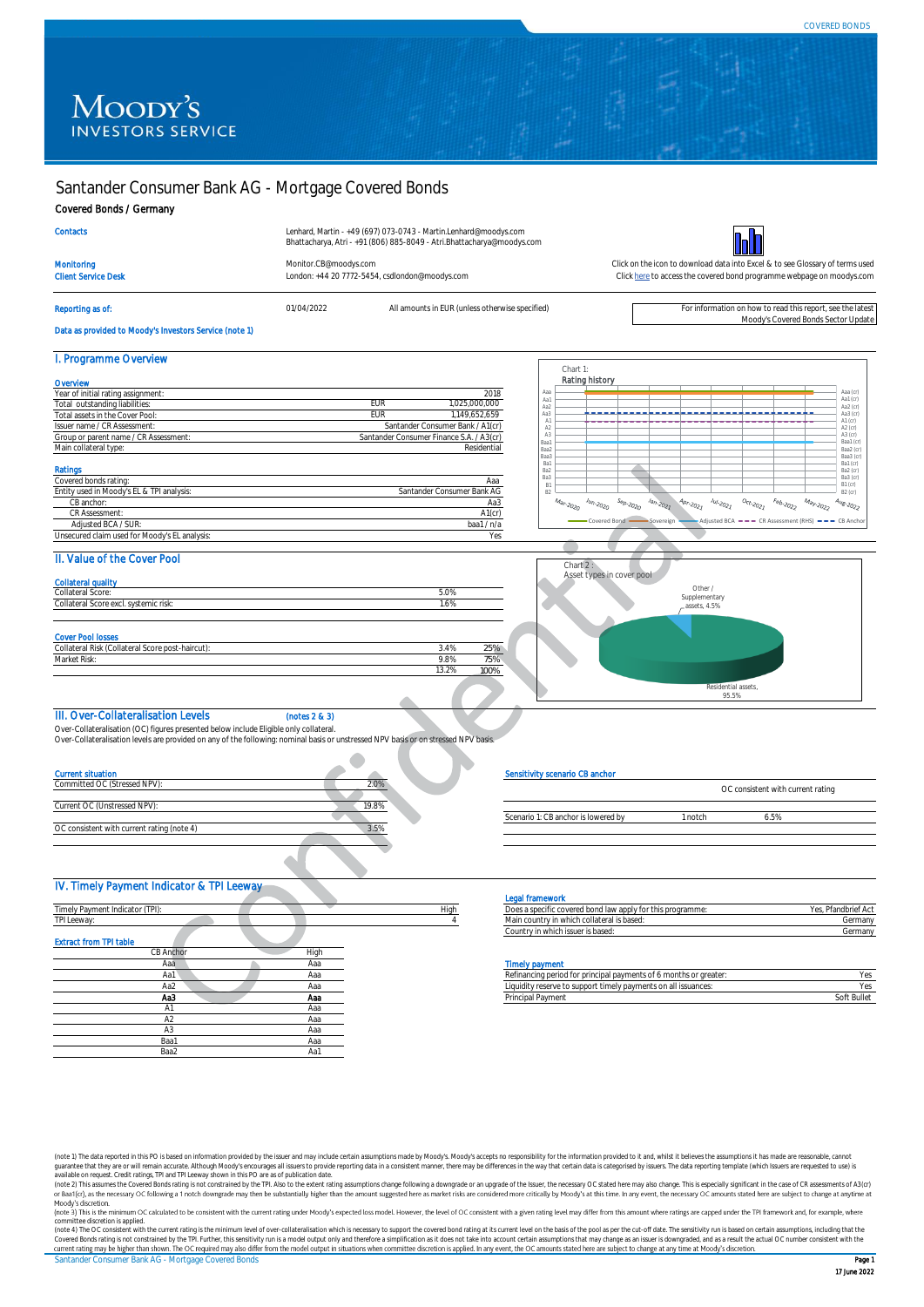## V. Asset Liability Profile







### VI. Performance Evolution





This publication does not announce a credit rating action. For any credit ratings<br>referenced in this publication, please see the issuer/deal page on<br>https://ratings.moodys.com for the most updated credit rating action<br>info

Santander Consumer Bank AG - Mortgage Covered Bonds Page 2 and Santanger Page 2 and Santanger Consumer Bank AG - Mortgage Covered Bonds Page 2 (note 5) This assumes no prepayment.<br>(note 6) Based on principal flows only. Assumptions include no prepayments, principal collections limited to the portion of assets that make up the amount of the liabilities plus commit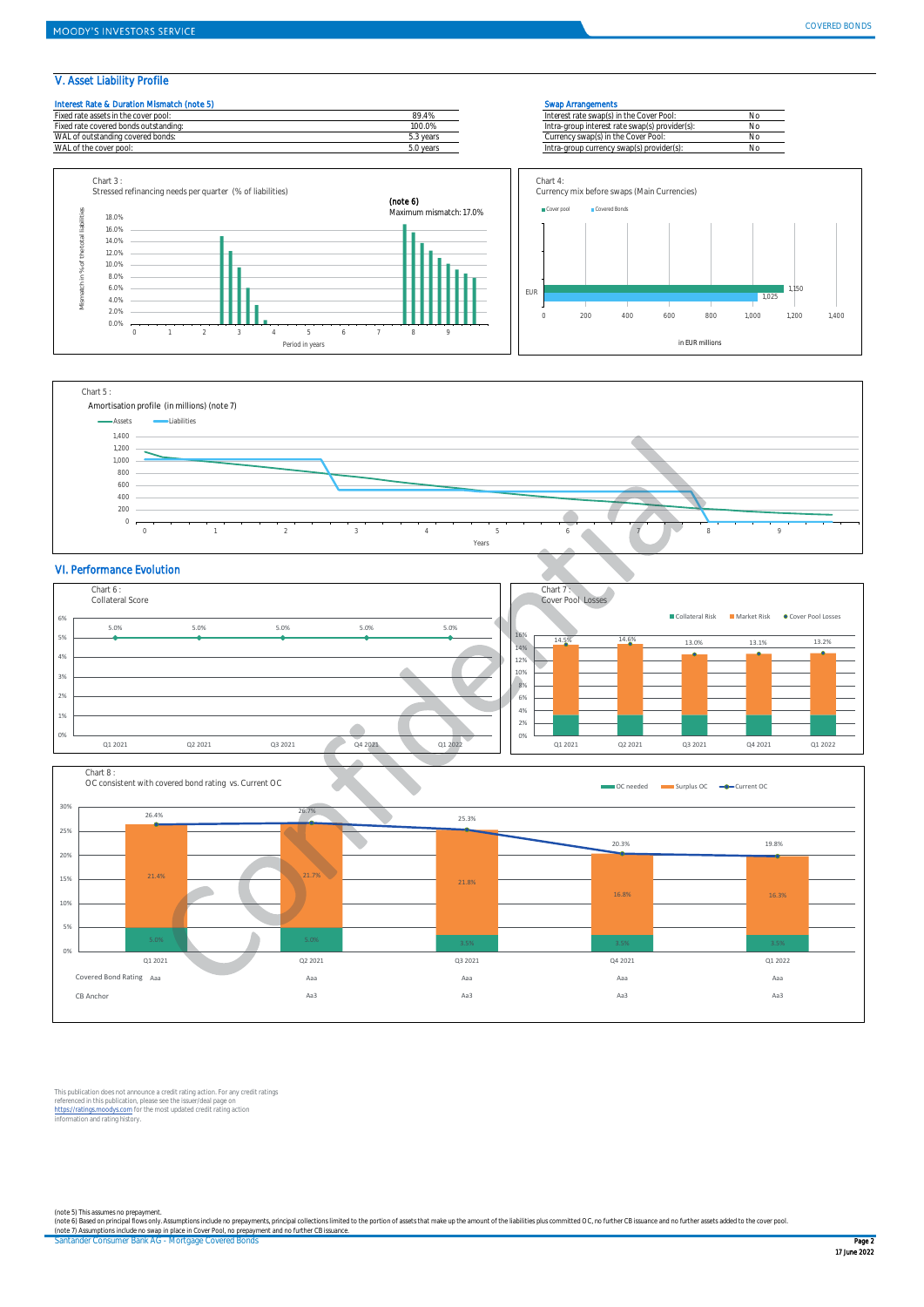### VII. Cover Pool Information - Residential Assets

| Overvlew                       |               | Specific Loan and Borrower characteristics                  |       |
|--------------------------------|---------------|-------------------------------------------------------------|-------|
| Asset type:                    | Residential   | Loans with an external quarantee in addition to a mortgage: | n/i   |
| Asset balance:                 | 1.098.402.659 | Interest only Loans                                         | 2.8%  |
| Average Ioan balance:          | 58,528        | Loans for second homes / Vacation:                          | 0.0%  |
| Number of Joans:               | 18,767        | Buy to let loans / Non owner occupied properties:           | 12.0% |
| Number of borrowers:           | 23,060        | Limited income verified:                                    | n/c   |
| Number of properties:          | 13.772        | Adverse credit characteristics (**)                         | n/c   |
| WA remaining term (in months): |               |                                                             |       |
| WA seasoning (in months):      |               |                                                             |       |

| WA unindexed LTV (*)    | 50.8%         |
|-------------------------|---------------|
| WA Indexed I TV:        | n/d           |
| Valuation type:         | Lending Value |
| LTV threshold:          | 60.0%         |
| Junior ranks:           | n/d           |
| Loans with Prior Ranks: | 2.7%          |

| Asset type            | Residential | Loans with an external quarantee in addition to a mortgage: | n/a   |
|-----------------------|-------------|-------------------------------------------------------------|-------|
| Asset balance:        | 098.402.659 | Interest only Loans                                         | 2.8%  |
| Average Ioan balance: | 58,528      | Loans for second homes / Vacation:                          | 0.0%  |
| Number of loans:      | 18.767      | Buy to let loans / Non owner occupied properties:           | 12.0% |
| Number of borrowers:  | 23,060      | Limited income verified:                                    | n/d   |
| Number of properties: | 13,772      | Adverse credit characteristics (**)                         | n/d   |

#### **Performance**

|                                                   |       | Loans in arrears (<br>$\geq$ 2 months<br>< 6months). | 0.09 |
|---------------------------------------------------|-------|------------------------------------------------------|------|
| <b>Details on LTV</b>                             |       | 12months)<br>Loans in arrears (<br>$\geq 6$ months   | 0.0% |
| $-1$ 1 TV $1.14$<br><b>WA</b><br>11^ unindexed ∟. | 50.8% | Loans in arrears /<br>≥ 12months)                    | 0.09 |
| AIA<br>Indovod I                                  | n/a   | s in a foreclosure procedure:<br>.oans ir            | 0.09 |
|                                                   | .     |                                                      |      |

### **Multi-Family Properties**

|  | nans<br>tenants<br>cooperatives:<br>tenant-owned Housing<br>.nt<br>$\mathsf{t}$ | n/a |
|--|---------------------------------------------------------------------------------|-----|
|  | $f \times \times \times 1$<br>Other<br>' Multi-Family<br>loans<br>tyne.<br>nt   | n/a |



(note \*) may be based on property value at time of origination or further advance or borrower refinancing.<br>(note \*\*) Typically borrowers with a previous personal bankruptcy or borrowers with record of court claims against

Santander Consumer Bank AG - Mortgage Covered Bonds **Page 3 Access Page 3 Access Page 3 Access Page 3 Access Page 3**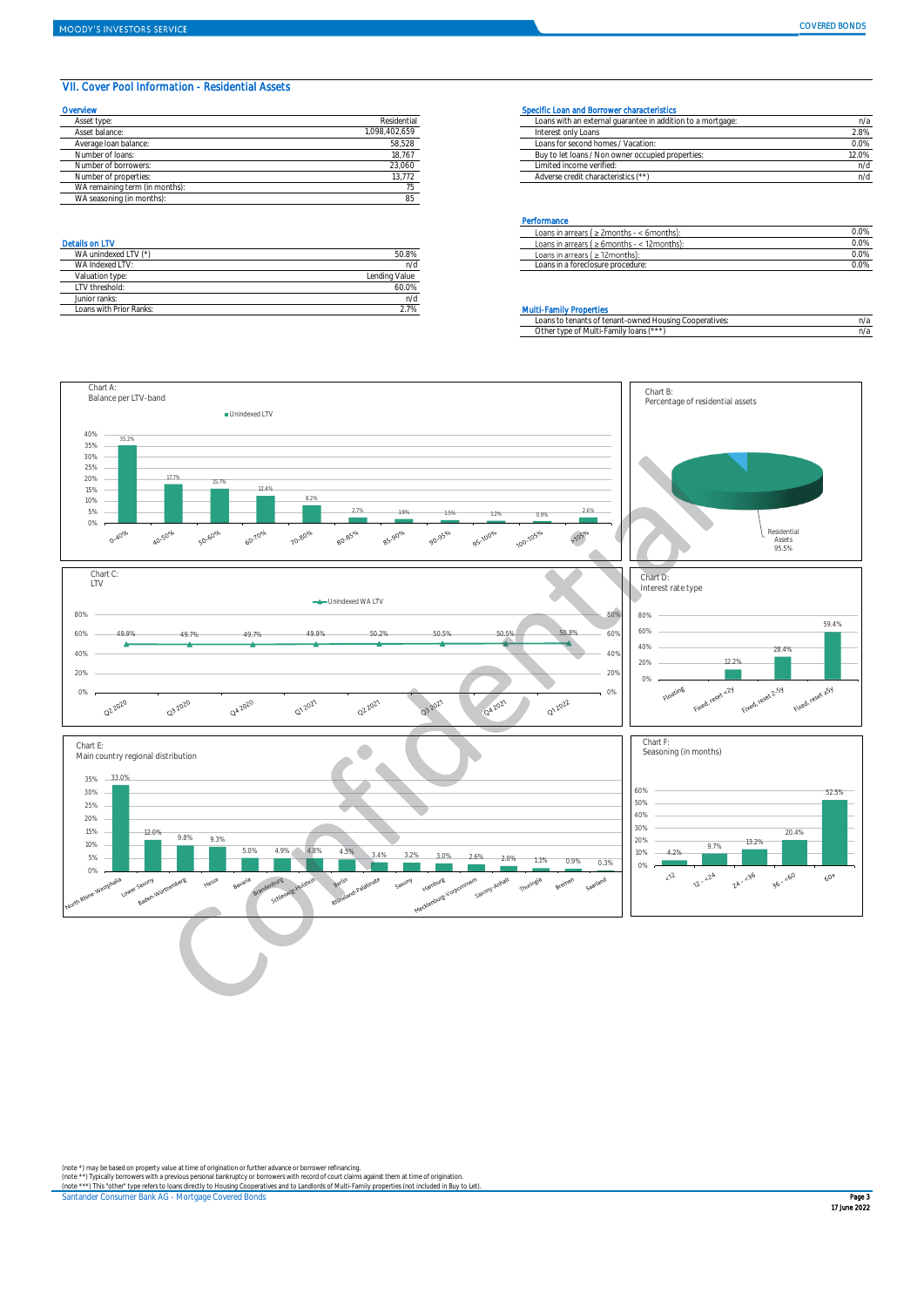# VIII. Cover Pool Information - Supplementary Assets

| Overvlew                       |                      | Specific Loan and Borrower characteristics      |
|--------------------------------|----------------------|-------------------------------------------------|
| Asset type:                    | Supplementary Assets | Repo eligible assets:                           |
| Asset balance:                 | 51.250.000           | Percentage of fixed rate assets:                |
| WA remaining Term (in months): | n/d                  | Percentage of bullet assets:                    |
| Number of assets:              |                      | Assets in non-domestic currency:                |
| Number of borrowers:           |                      | Performance                                     |
| Average assets size:           | 51.250.000           | Assets in arrears ( $\geq$ 2months - < 6month   |
| Average exposure to borrowers: | 51.250.000           | Assets in arrears ( $\geq 6$ months - < 12 mont |
|                                |                      |                                                 |

| ervlew                         |                      | Specific Loan and Borrower characteristics          |         |  |  |
|--------------------------------|----------------------|-----------------------------------------------------|---------|--|--|
| Asset type:                    | Supplementary Assets | Repo eligible assets:                               | 100.0%  |  |  |
| Asset balance:                 | 51,250,000           | Percentage of fixed rate assets:                    | 0.0%    |  |  |
| WA remaining Term (in months): | ח/ר                  | Percentage of bullet assets:                        | $0.0\%$ |  |  |
| Number of assets:              |                      | Assets in non-domestic currency:                    | 0.0%    |  |  |
| Number of borrowers:           |                      | Performance                                         |         |  |  |
| Average assets size:           | 51,250,000           | Assets in arrears ( $\geq$ 2months - < 6months):    | 0.0%    |  |  |
| Average exposure to borrowers: | 51,250,000           | Assets in arrears ( $\geq 6$ months - < 12 months): | 0.0%    |  |  |
|                                |                      | Assets in arrears ( > 12months):                    | 0.0%    |  |  |
|                                |                      | Assets in a enforcement procedure:                  | 0.0%    |  |  |
|                                |                      |                                                     |         |  |  |

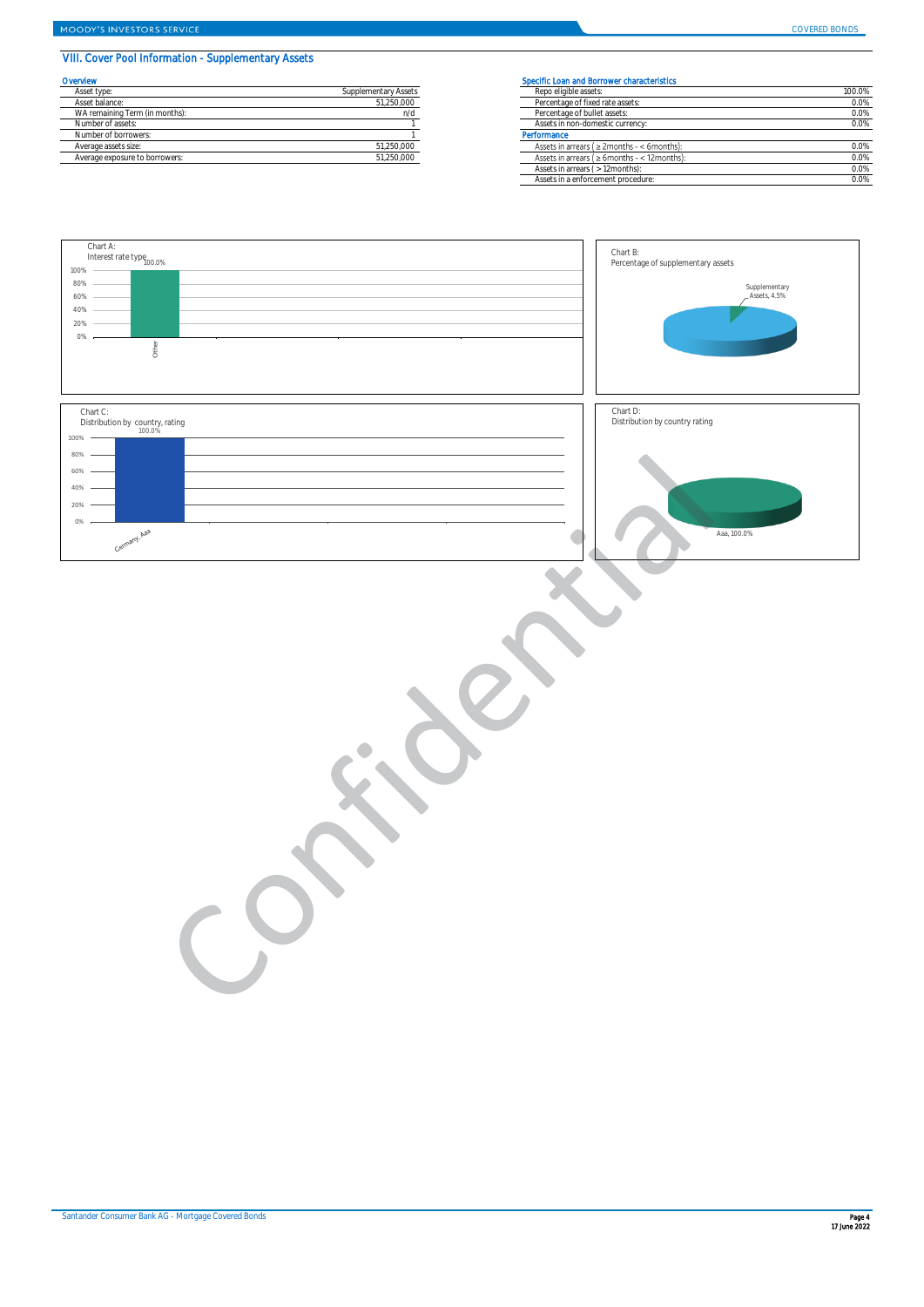# IX. Liabilities Information: Last 50 Issuances

|                              | Series<br>Number | Currency   | Outstanding<br>Amount     | Issuance<br>Date         | Expected<br>Maturity     | <b>Extended</b><br>Maturity | <b>Interest Rate</b><br>Type | Coupon           | Principal<br>Payment       |
|------------------------------|------------------|------------|---------------------------|--------------------------|--------------------------|-----------------------------|------------------------------|------------------|----------------------------|
| XS2421360558<br>XS2114143758 | n/d<br>n/d       | EUR<br>EUR | 25,000,000<br>500,000,000 | 17/12/2021<br>14/02/2020 | 17/12/2026<br>14/02/2030 | 17/12/2027<br>14/02/2031    | Fixed rate<br>Fixed rate     | 0.010%<br>0.050% | Soft Bullet<br>Soft Bullet |
| XS1727499680                 | n/d              | EUR        | 500,000,000               | 05/12/2017               | 05/12/2024               | 05/12/2025                  | Fixed rate                   | 0.250%           | Soft Bullet                |
|                              |                  |            |                           |                          |                          |                             |                              |                  |                            |
|                              |                  |            |                           |                          |                          |                             |                              |                  |                            |
|                              |                  |            |                           |                          |                          |                             |                              |                  |                            |
|                              |                  |            |                           |                          |                          |                             |                              |                  |                            |
|                              |                  |            |                           |                          |                          |                             |                              |                  |                            |
|                              |                  |            |                           |                          |                          |                             |                              |                  |                            |
|                              |                  |            |                           |                          |                          |                             |                              |                  |                            |
|                              |                  |            |                           |                          |                          |                             |                              |                  |                            |
|                              |                  |            |                           |                          |                          |                             |                              |                  |                            |
|                              |                  |            |                           |                          |                          |                             |                              |                  |                            |
|                              |                  |            |                           |                          |                          |                             |                              |                  |                            |
|                              |                  |            |                           |                          |                          |                             |                              |                  |                            |
|                              |                  |            |                           |                          |                          |                             |                              |                  |                            |
|                              |                  |            |                           |                          |                          |                             |                              |                  |                            |
|                              |                  |            |                           |                          |                          |                             |                              |                  |                            |
|                              |                  |            |                           |                          |                          |                             |                              |                  |                            |
|                              |                  |            |                           |                          |                          |                             |                              |                  |                            |
|                              |                  |            |                           |                          |                          |                             |                              |                  |                            |
|                              |                  |            |                           |                          |                          |                             |                              |                  |                            |
|                              |                  |            |                           |                          |                          |                             |                              |                  |                            |
|                              |                  |            |                           |                          |                          |                             |                              |                  |                            |
|                              |                  |            |                           |                          |                          |                             |                              |                  |                            |
|                              |                  |            |                           |                          |                          |                             |                              |                  |                            |
|                              |                  |            |                           |                          |                          |                             |                              |                  |                            |
|                              |                  |            |                           |                          |                          |                             |                              |                  |                            |
|                              |                  |            |                           |                          |                          |                             |                              |                  |                            |
|                              |                  |            |                           |                          |                          |                             |                              |                  |                            |
|                              |                  |            |                           |                          |                          |                             |                              |                  |                            |
|                              |                  |            |                           |                          |                          |                             |                              |                  |                            |
|                              |                  |            |                           |                          |                          |                             |                              |                  |                            |
|                              |                  |            |                           |                          |                          |                             |                              |                  |                            |
|                              |                  |            |                           |                          |                          |                             |                              |                  |                            |
|                              |                  |            |                           |                          |                          |                             |                              |                  |                            |
|                              |                  |            |                           |                          |                          |                             |                              |                  |                            |
|                              |                  |            |                           |                          |                          |                             |                              |                  |                            |
|                              |                  |            |                           |                          |                          |                             |                              |                  |                            |
|                              |                  |            |                           |                          |                          |                             |                              |                  |                            |
|                              |                  |            |                           |                          |                          |                             |                              |                  |                            |
|                              |                  |            |                           |                          |                          |                             |                              |                  |                            |
|                              |                  |            |                           |                          |                          |                             |                              |                  |                            |
|                              |                  |            |                           |                          |                          |                             |                              |                  |                            |
|                              |                  |            |                           |                          |                          |                             |                              |                  |                            |
|                              |                  |            |                           |                          |                          |                             |                              |                  |                            |
|                              |                  |            |                           |                          |                          |                             |                              |                  |                            |
|                              |                  |            |                           |                          |                          |                             |                              |                  |                            |
|                              |                  |            |                           |                          |                          |                             |                              |                  |                            |
|                              |                  |            |                           |                          |                          |                             |                              |                  |                            |
|                              |                  |            |                           |                          |                          |                             |                              |                  |                            |
|                              |                  |            |                           |                          |                          |                             |                              |                  |                            |
|                              |                  |            |                           |                          |                          |                             |                              |                  |                            |
|                              |                  |            |                           |                          |                          |                             |                              |                  |                            |
|                              |                  |            |                           |                          |                          |                             |                              |                  |                            |
|                              |                  |            |                           |                          |                          |                             |                              |                  |                            |
|                              |                  |            |                           |                          |                          |                             |                              |                  |                            |
|                              | CO.              |            |                           |                          |                          |                             |                              |                  |                            |